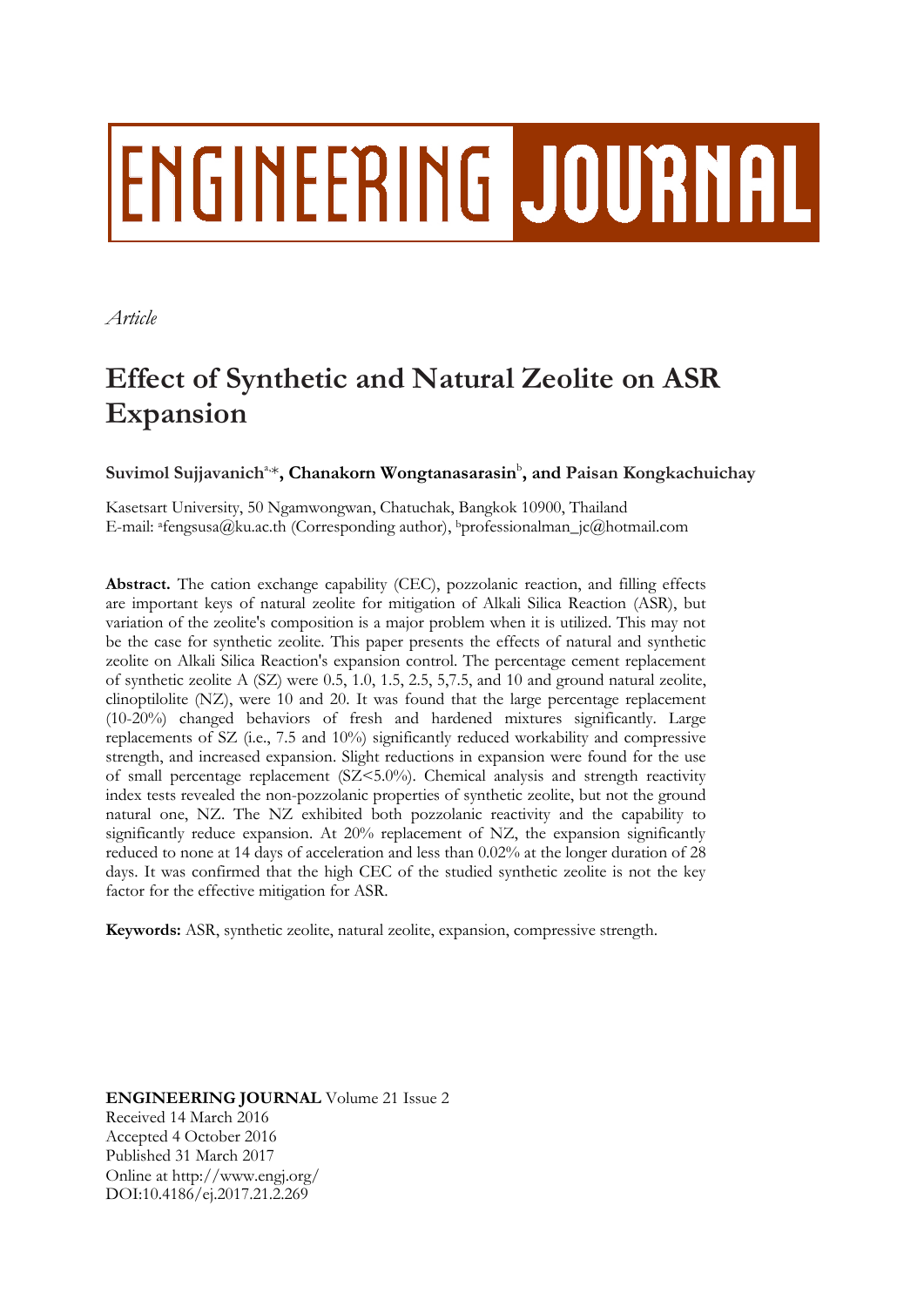# **1. Introduction**

Awareness of the alkali-silica reaction (ASR), the chemical deterioration of concrete between certain types of aggregates and alkali of cement, has been significantly increased and of interest since the first was reported in 1940 [1]. However, this concern is just currently growing in the Thai construction industry, from the first reported ASR case in an infrastructure, seventy years later, in 2011 [2]. Some local aggregates from current industrial mines have recently been found to be potentially reactive, in addition to the stable good quality limestone that has been previously used. To deal with such an anticipated problem, there are needs for research in mitigation as well as the understanding mechanism of the local potential reactive materials and their behaviors [3]. Among several mitigation methods, the uses of different pozzolan have been widely and successfully reported for their effect on ASR prevention, the local moderate calcium oxide fly ash in Thailand is as well [4, 5]. Among several pozzolans, zeolite is gaining of interest. Natural zeolite is a hydrated aluminosilicate with Si-O and Al-O tetrahedral bonded as a building unit. It has been widely reported as an effective pozzolan for concrete in strength and durability aspects due to its exchangeable cation content and the crystallinity in addition to pozzolanic reaction and filling effects [6–8]. The exchangeable alkali cation that contain in most zeolite or cation exchange capability (CEC) effectively altered the chemistry of cement pore solution. It strongly affected CSH product in concrete and sometimes be classified to lay between silica fume and fly ash, strongly than some other pozzolan [6, 9]. Partial cement replacement of natural zeolite has been reported to effectively reduce the expansion due to ASR [10-14]. The CEC was indicated as one important key among several for the effectiveness for ASR mitigation [15]. However, the typical problems of most pozzolan which influence their effectiveness and applications are the variations in compositions, sources. and the uniformity of the available materials. As other pozzolans, the variations in types and uncertain structures of the natural zeolite, which largely depend on sources and compositions of the material, are recognized.

The low cost as well as controllable quality and certain properties of synthetic zeolite, particular the capability to exchange the  $Na^+$  and  $K^+$  ions available in the mixture, the CEC and an expected less expansion risk from reactive aggregates are attractive factors for use in ASR mitigation. Therefore, this study aims to investigate the potential use of synthetic zeolite to control ASR expansion, based on the similar primary structure of both natural and synthetic zeolites. The high CEC of synthetic zeolite may indicate a high potential to adsorb alkali ions and possibly reduces the severity of the ASR problem. Thus, it is of interest to investigate the capability of available commercial synthetic zeolite A (Na2O.Al2O3.2SiO2.4.5H2O) on both fresh and hardened concrete and compare to that of the natural zeolite, clinoptilolite  $(Na_4K_4)(Al_8Si_{40}O_{96})$ . 24H<sub>2</sub>O), for ASR mitigation.

# **2. Materials and Experimental details**

# **2.1. Materials**

The chemical compositions of Portland cement type I, commercial synthetic and natural zeolites, and local rhyolite aggregates in this study are investigated by using X-ray Fluorescence (XRF - PANalytical, Model; Axios (Standardless Program:Omnian)) and petrographic techniques. The aggregates from the central region of Thailand have unit weight of 1,482 kg/m<sup>3</sup>, the bulk specific gravity of 2.67, while the absorption and percentage of voids were 0.40 % and 0.60%, respectively, according to the test followed ASTMC 29/C 29M – 97 [16]

The greenish natural zeolite in this study, clinoptilolite commercial grade type in Thailand(NZ), was ground to obtain the particle size smaller than 149 µm with an average size of 20 µm, using wet sieve analysis on No.100 standard sieve and image processing. Since the effectiveness of large amount of cement replacement were widely reported [6, 9], the percentages replacement of ground natural zeolite in this study were 10 and 20.

The white powder of commercial synthetic zeolite A (SZ), from PQ Chemical (Thailand) Co. Ltd. has a number of 98.84 on the Hunter L, a, b scale, a median particle size of 4.24  $\mu$ m, and an average bulk density (untapped) of 314 kg/m<sup>3</sup> . This powder has the cubical shape and the characteristics as shown in Fig. 1 and Table 1. An Atomic Absorption Spectrophotometer (GBC Scientific Equipment, model Avanta AAS) (Flame technique) was used to investigate Na<sup>+</sup> content in synthetic zeolite. The two-step procedure was conducted; firstly, the SZ of about 25% by weight was mixed within NaOH 5mg/l solution and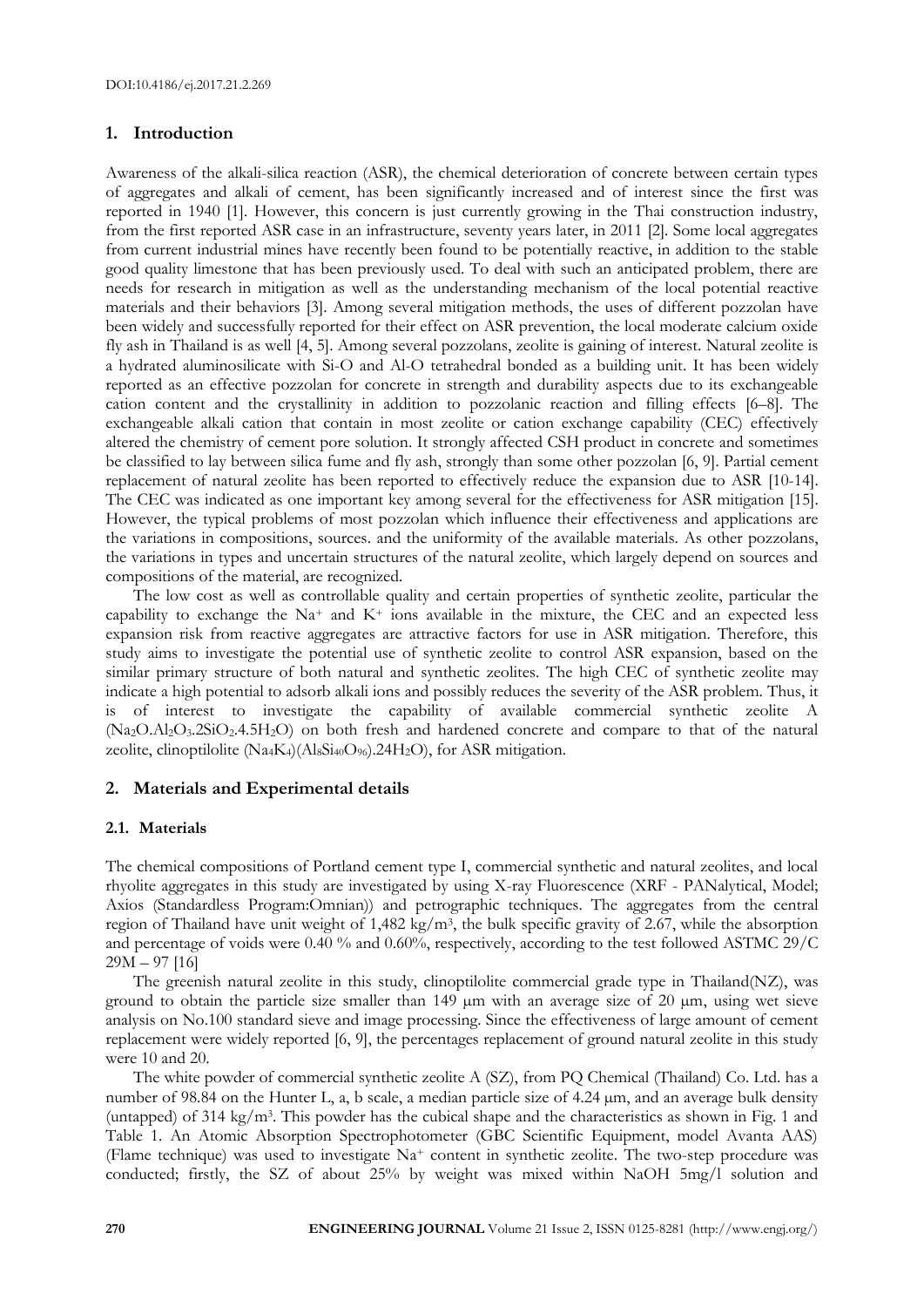continuously stirred at room temperature for 24 h, then filtered, and determined Na<sup>+</sup> content. The result was compared to that of the pure NaOH solution, without SZ. The similar procedure was also conducted using distilled water instead of NaOH in the second step. The results were compared and verified with the previous results. Since the zeolite SZ was synthetic material, the percentages cement replacement of SZ in expansion test were small—0.5, 1.0, 1.5, 2.5, 5,7.5, and 10. The large difference of NZ's CEC (mg CaCO<sub>3</sub> per g of anhydrous zeolite) from those of SZ, conducting with the same technique and in the same laboratory was of interest. However, this value of natural zeolite differs from previous studies and depends on several factors such as framework structure, ion size and shape, ionic charge and concentration of the external electrolyte solution [17].



Fig. 1. Typical crystal shape of synthetic zeolite.

Table 1. Characteristics of synthetic zeolite A (SZ) and clinoptilolite(NZ).

| Characteristic                                   |       | NZ    |
|--------------------------------------------------|-------|-------|
| $CEC$ (mg. $CaCO3$ per g. of anhydrous zeolite)  | 281   |       |
| $pH$ of 1% dispersion                            | 11.05 |       |
| Wet sieve residue $($ > 325 mesh)                | 0.19  | Ж     |
| LOI: Moisture loss at $800^{\circ}$ C (% weight) | 19.89 | 13.71 |

\* Not doing analysis.

# **2.2. Experimental Details**

# *Consistency*

The effect of zeolite on water requirement and rheology was investigated using the mini slump method [18, 19]. The paste was prepared, using different percentages of cement replacement but with the amount of water kept constant for each test. The mini-slump cone was filled with the mixture, and the diameter of dispersed paste was measured at 1 min after vertically lifting the cone.

# *Pozzolanic reactivity*

To investigate the pozzolanic behaviors of these zeolites, the 50 mm cubic mortar specimens of cementitious mixture were prepared according to ASTM C109, using simply method of strength reactivity index as suggested in ASTM C311-04 [20]. The control set, three sets of synthetic zeolite specimens (SZ with the percentage cement replacement of 2.5, 10, and 20) and two sets of two-percentage cement replacement of natural zeolite (NZ) of 10 and 20 were prepared. The constant water-to-binder ratio (cement or cement plus zeolite) of 0.485 was used for all mixes. The water cure at room temperature was used in this part.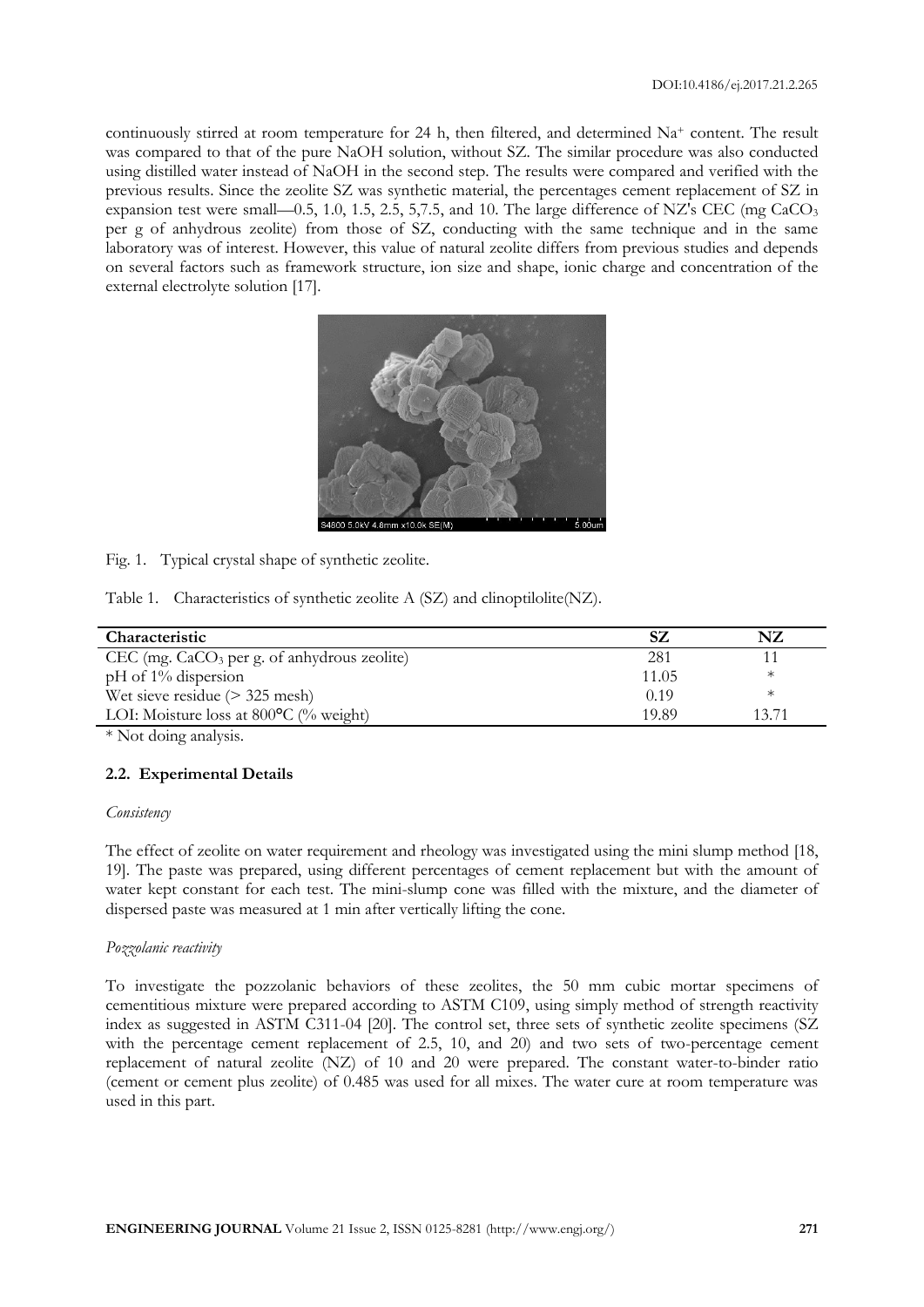# *Expansion behaviors*

Two sets of mortar bars, (25x25x285 mm), were prepared using fine crushed-graded rhyolite aggregates, according to suggested gradation and procedure in ASTM C1260-01 [21]. All samples were cured in 1 N NaOH solution at 80°C to accelerate the ASR reaction by providing abundant external alkalinity and a high-temperature environment. Different percentages of synthetic zeolite (SZ): 0, 0.5, 1.0, 1.5, 2.5, 5, 7.5, and 10 partially replaced cement in the first set. In the second set, natural zeolite (NZ) in percentages of 10 and 20 was used instead. The length changes of mortar bars were continuously measured at 14 and 28 days after immersion.

# **3. Results**

The investigation results of chemical compositions of materials and thin section of rhyolite and SEM of natural zeolite are shown in Table 2 and Fig. 2.

| Oxide $(\%$ wt.)                                                                               | Cement | Synthetic Zeolite | Natural Zeolite | Rhyolite [22] |
|------------------------------------------------------------------------------------------------|--------|-------------------|-----------------|---------------|
| Na <sub>2</sub> O                                                                              | 0.73   | 31.29             | 0.63            | 2.69          |
| MgO                                                                                            | 1.79   | 0.06              | 1.37            | 3.02          |
| $\text{Al}_2\text{O}_3$                                                                        | 6.06   | 30.39             | 13.01           | 17.39         |
| SiO <sub>2</sub>                                                                               | 29.61  | 38.13             | 78.51           | 56.49         |
| $P_2O_5$                                                                                       | 0.10   |                   | 0.02            | 0.22          |
| SO <sub>3</sub>                                                                                | 3.76   | 0.02              | 0.01            | 0.04          |
| Cl                                                                                             | 0.06   | 0.02              | 0.02            |               |
| K <sub>2</sub> O                                                                               | 0.62   | 0.03              | 1.39            | 4.03          |
| CaO                                                                                            | 53.51  | 0.02              | 3.39            | 8.55          |
| TiO <sub>2</sub>                                                                               | 0.30   | 0.01              | 0.18            | 0.86          |
| MnO                                                                                            | 0.07   |                   | 0.03            | 0.16          |
| Fe <sub>2</sub> O <sub>3</sub>                                                                 | 3.30   | 0.02              | 1.29            | 6.51          |
| NiO                                                                                            | 0.01   |                   |                 |               |
| CuO                                                                                            | 0.01   |                   |                 |               |
| ZnO                                                                                            | 0.02   |                   | 0.01            |               |
| SrO                                                                                            | 0.04   |                   | 0.07            |               |
| Total                                                                                          | 99.99  | 99.99             | 99.93           | 99.96         |
| $\Sigma$ (SiO <sub>2</sub> , Al <sub>2</sub> O <sub>3</sub> , Fe <sub>2</sub> O <sub>3</sub> ) |        | 68.54             | 92.81           |               |

Table 2. Chemical composition of materials.



Fig. 2. (a) thin section of rhyolite [22]; (b)typical structure of natural zeolite.

The rhyolite aggregates composed of Albite, Quartz, Calcite, Chlorite, Feldspar, and Illite, and have a thin section as shown in Fig. 2(a). This rhyolite which has been identified as a potentially reactive aggregate [23] has a very fine grain mineral with an average phenocryst of 0.05–3 mm in size.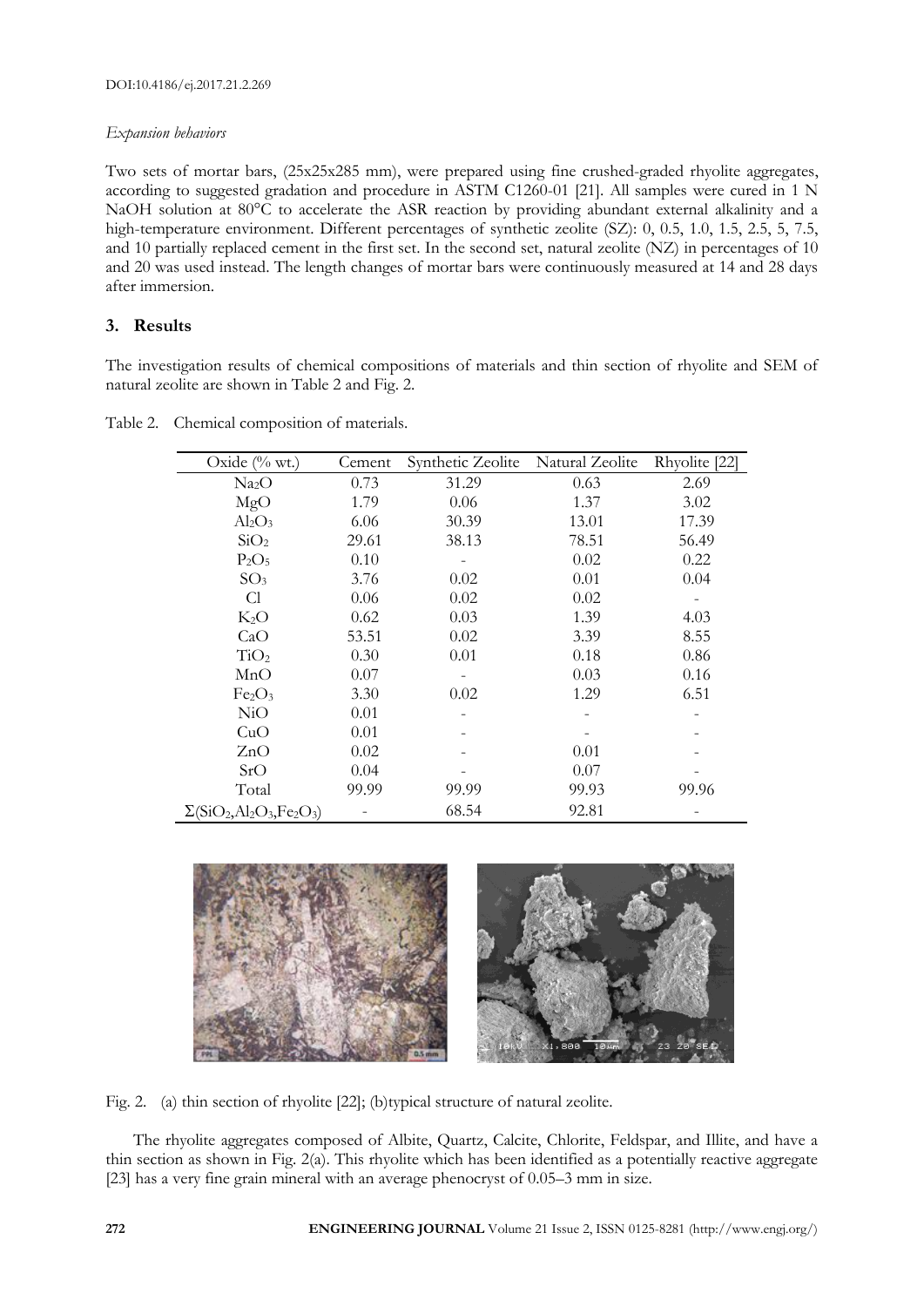For zeolites SZ, the value of CEC of 285, based on mg CaCO<sub>3</sub> per g of anhydrous synthetic zeolite, was relatively high compared to that of 11 for the ground-natural one(NZ). The oxides of alkalis were also remarkably high compared to the low value of the natural one. Based on an Atomic Absorption Analysis, the detected sodium in the solution increased from 217 mg/l to 2,102 mg/l with similar observed trend using the water medium. Figure 3 shows the released water from both synthetic and natural zeolite at different temperature. The characteristic of higher released water of SZ than that of NZ, particular at high temperature was observed.





#### *Consistency*

The percentage changes of the final spread diameter measurement of different mixtures from the original diameter were compared to that of a control as shown in Fig. 4. The replacement of SZ at a level of 10% and higher obviously decreased the average percentage flow spread, compared to the slight changes obtained for those of sample with replacements less than 2.5%. For the NZ, the decreased diameter is more significant for the 10% samples, but as the zeolite of both types was increased to 20%; the strong reduction in flow spread fell in almost the same range.





#### *Pozzolanic reaction*

The simple strength reactivity index at age of 7 and 28 days was investigated using mortar samples. The results of average compressive strengths of samples, control samples (0%), cement+synthetic zeolite 20% (SZ), and cement+natural zeolite 20% (NZ)are shown in Fig. 5. Only slight changes are observed in SZ samples when a small amount of synthetic zeolite was used (2.5%); the strength of 2.5% SZ is close to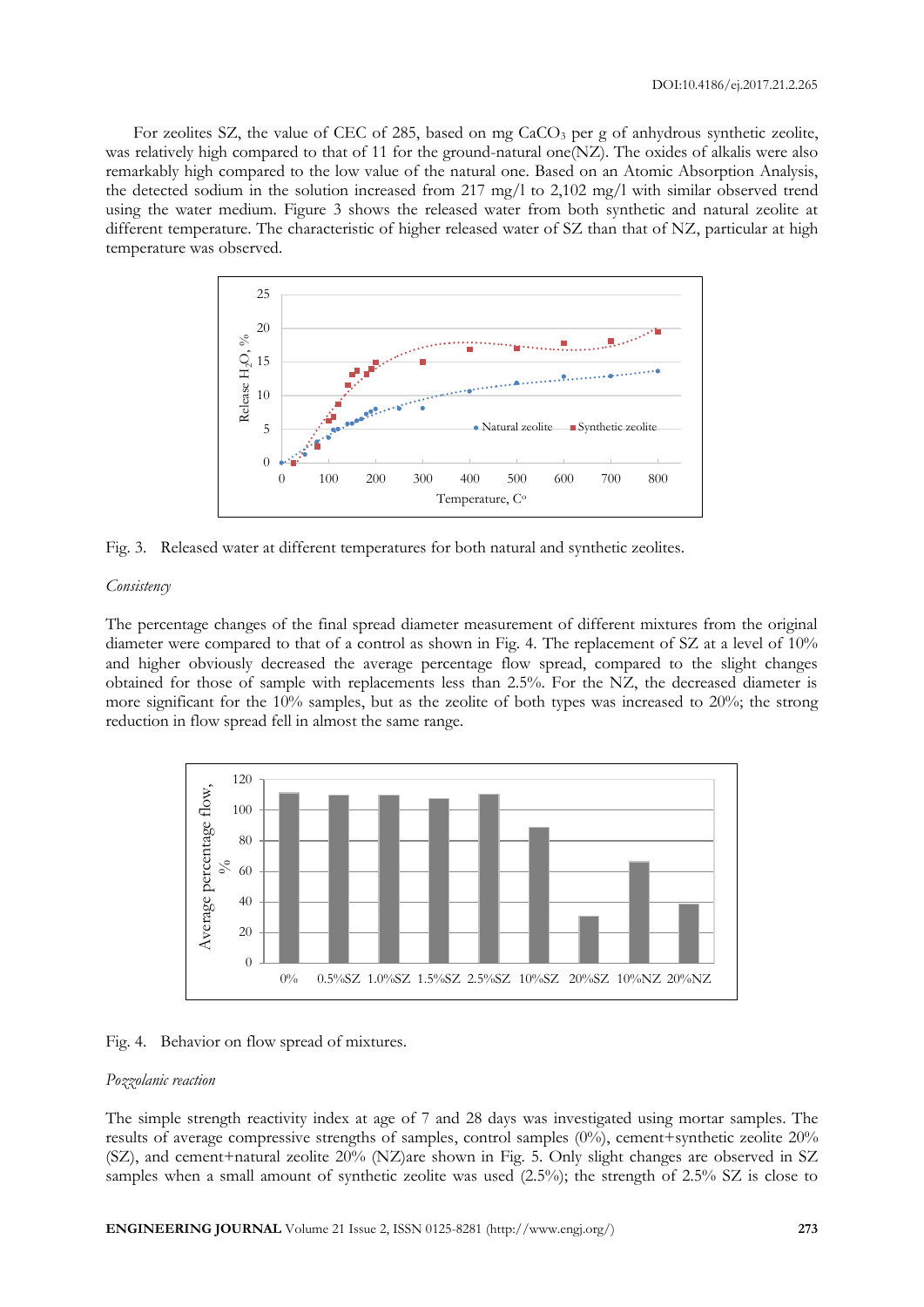those of the control cubes at both 7 and 28 days (4.6% and 2.3% reduction). For the high percentages of both types replacement, those being 10% and 20% (10%SZ, 20%SZ), the compressive strength decreased by about 30% and 40% at 7 and 28 days, respectively.



Fig. 5. Average compressive strength of mortar samples with different zeolite types and percentage replacement.

# *Expansion*

The expansion of mortar bars is shown in Figs. 6 and 7. Average expansion at age of 14-28 days of the control (0%) and those for varied percentage replacement of zeolite types 0.5%SZ, 1.0%SZ, 1.5%SZ, 2.5%SZ, 5.0%SZ, 7.5%SZ, 10%SZ, 10%NZ, and 20%NZ were 0.186%, 0.174%, 0.172%, 0.160%, 0.179%, 0.192%, 0.269%, and 0.289%, 0.044% and -0.003%, respectively. In Fig. 6, the expansion behavior of samples with SZ can be clearly classified in three groups: the control, the large, and small replacement. Trends of continued increase until 28 days were observed for all mixes, except clinoptilolite mixes, for which the short- and long-term expansion were low to very low, particular for 20% replacement, as shown in Fig. 6. In this study, the addition of synthetic zeolite powder in small amounts (i.e., less than 2.5%) slightly decreased expansion, but the same trend was not observed for large amounts (i.e., 7.5% and higher), which showed severe expansion—even higher than that of the control.



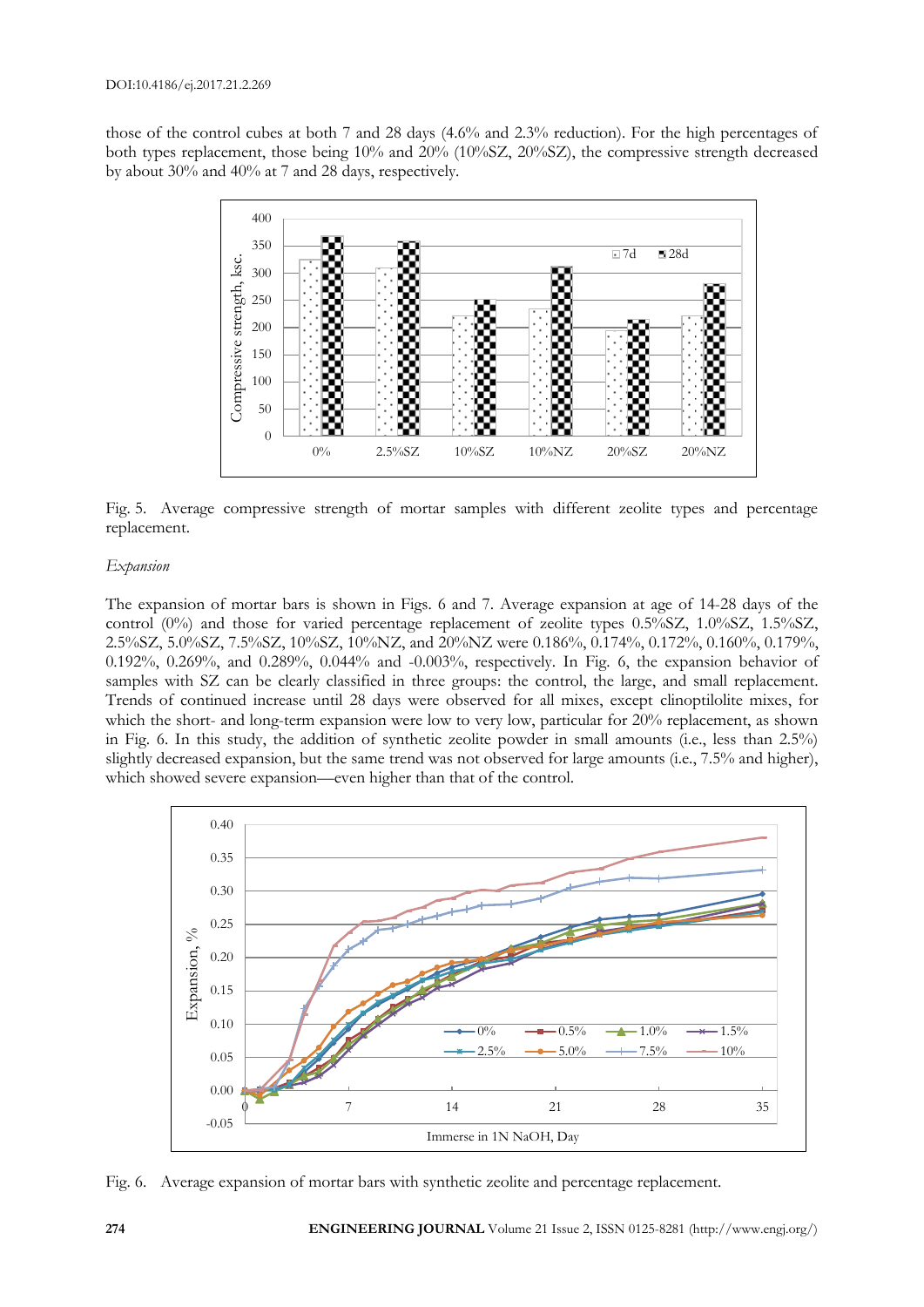

Fig. 7. Average expansion of mortar bars with natural zeolite.

# **4. Discussion**

The results of Atomic absorption and the confirmed trend of the results from the second step showed the significant increase of sodium in the solution about 10 times from 217 mg/l (of NZ) to 2,102 mg/l (of SZ). These indicated a large amount of sodium ion from the studied SZ released into the solution. This may indicate the potential of extra supplied alkali to ASR expansion. The high silica and alumina content were in the range of typical natural zeolite. The ratio of Si/Al of 5.32 implies that this material has less possibility to be damaged in a low pH environment [24, 25]. On the other hand, the synthetic zeolite contains a much higher amount of Al (i.e., Si/Al=1.10) than that of the natural one. This means that there are more [AlO<sub>4</sub>]<sup>5-</sup> tetrahedral units in its structure, and this creates a high amount of negative charges. Subsequently, this negative charge is neutralized by bounded Na+ [26], resulting in large Na+ content detected in the synthetic zeolite, as shown in Table 2. The reported effects of an available alumina in alumina rich pozzolan on the capability of absorbing the reactive phases of the aggregates limited the dissolution of amorphous silica thus restricting ASR expansion [27]. However, the coupling effect of both low Si/Al ratio and high released alkali of synthetic zeolite A has a questionable effect on ASR expansion, compared to the natural one NZ. Also, the higher amount of released water of synthetic zeolite in Fig. 3, compared to the natural one at the same temperature indicated the stronger capability to release water than that of the natural zeolite. This supplied internal moisture could be a main factor in making the ASR problem more acute and significant in the long term.

Considering the effects of these materials on the consistency of mixture, the high amount of very small size of SZ strongly impact flowability of the mixtures, particular at replacement of 20% indicates a significant potential of absorbing water of material. The samples with 10% of coarser NZ yielded the significant decreased in measured flow diameter compared to those of SZ, but not for 20%. Although the strong reduction in flow spread fell in almost the same range, the particle shape and size of both zeolite types were responsible for these behaviors.

Focusing on strength activity indices, the synthetic zeolite (SZ) did not show pozzolanic reactivity for cements mortars strength improvement as were widely reported from natural zeolite [28], despite the fact that high silica and alumina content were observed in this study. However, the mixture with a small amount of synthetic zeolite (2.5%SZ) had a slightly reduced compressive strength, particularly at longer ages due to the continued development of microstructure from cement hydration. The positive influence of imbibing water and the continued hydration on strength was not also clearly seen. In contrast, the natural zeolite showed better improved strength at 28 days, in the range of  $0.76-0.85$  that of the control. The clear pozzolanic reactivity was observed.

Trends of continued increase until 28 days were observed for all mixes, except clinoptilolite mixes, for which the short- and long-term expansion were low to very low, particular for 20% replacement. In this study, the small amounts of addition synthetic zeolite powder (i.e., less than 2.5%) slightly decreased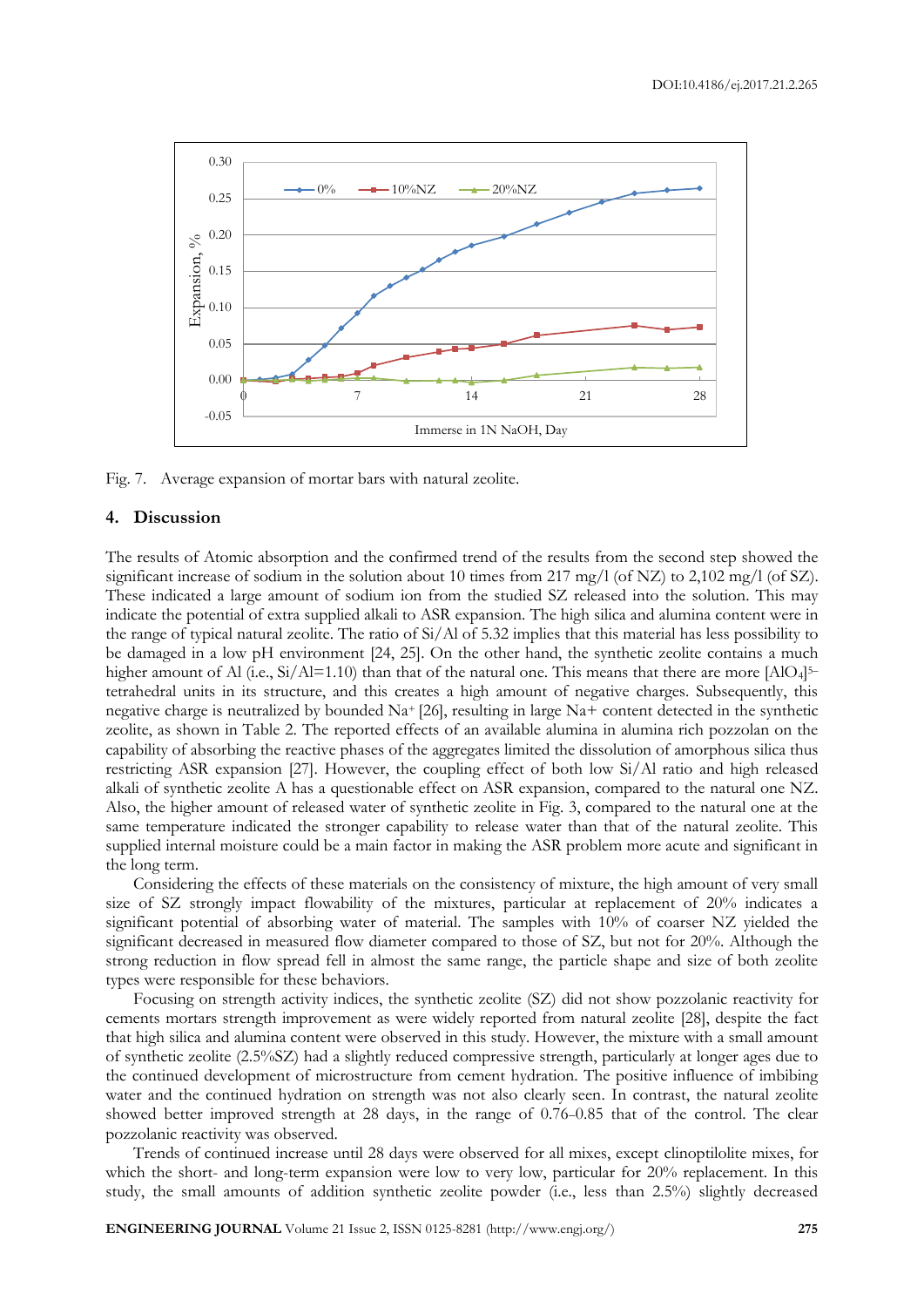expansion, but the same trend was not observed for large amounts (i.e., 7.5% and higher), which showed severe expansion—even higher than that of the control sample. It was expected that the released alkali from synthetic zeolite, particularly for the large percentage replacement, may increase the amount of available alkalis in the samples and this can account for the large expansion of mortar bars with 7.5% SZ and with 10% SZ, even at the short time of immersion. As the immersed time continued to 28 and 35 days all specimens severely expanded to exceed the criteria of 0.2%. It is clear that, due to high Na content, the synthetic zeolite might not effectively reduce the ASR expansion when it was used in the as-received form. Nevertheless, the cation exchange capability of the used zeolite is much higher than that which has been reported in literature. On the other hand, the mixtures with the ground natural zeolite performed much better than those with the synthetic set. The expansion values at 14 days were 0.04 and 0.001% for the mixture with 10% and 20% NZ addition, respectively. At the longer immersion time of 28 days, the continued expansions were still lower than 0.08%. The 20% replacement showed the better results: less than 0.02%. The mechanism of both materials may be different. The main involved factor on ASR expansion of the synthetic zeolite was the ability on cation exchange with the alkali ion in solution. Obviously, zeolite was expected to reduce available alkali ion that could react with reactive silica in aggregate. However, this was not the case for synthetic zeolite type A with high sodium content. The results of expansion test suggested the reasonable limit, for the effective ion exchange, of the amount of synthetic zeolite (<7.5%) required to control alkali-silica reaction in this study. Opposed to the natural zeolite which the nature of pozzolanic behavior was an important factor on ASR expansion reduction although CEC is much lower than those of the synthetic one. In addition, the denser concrete matrix and strength improvement benefit expansion resistance.

It is clear that the hypothesis of the benefit of cation exchange between commercial zeolite and ASR gel was insignificant in this study and may need further investigation. This synthetic zeolite with high alkali content is non-pozzolanic material and the impact of both effects is clear in this study. The coarse particles of clinoptilolite zeolite in this study showed significant ASR expansion reduction, regardless of its low CEC.

# **5. Conclusions**

From this study, important findings are summarized as follows:

- 1. The synthetic Zeolite A is non-pozzolanic material. The potential of later-released alkali and that of moisture were observed to be significant for SZ, and these may aggravate the ASR expansion due to resupplied sources for alkali and moisture in mortar samples.
- 2. A large amount of SZ replacement reduced the flow ability of mixtures significantly. Similar behavior was observed for natural zeolite, particularly at 20% replacement.
- 3. The expansion due to ASR can be slightly reduced by replacing cement with small amount of SZ in the range 0.5%–5.0%, but not for a large percentage replacement. Remarkable expansion reduction capability of the natural zeolite with low CEC was confirmed, most especially a reduction to none (zero expansion) for 20% cement replacement.
- 4. Compared to that of control at both ages, the average compressive strength for synthetic zeolite A was reduced significantly as the percentage replacement increased. The pozzolanic reaction was not observed as in the case in which natural zeolite was used.
- 5. The benefit of the cation exchange capability of the synthetic zeolite on ASR mitigation is not clear and needs further study. The advantage of pozzolanic reactivity of the natural zeolite was clearly shown and overcame the effect of CEC in this study.

# **Acknowledgement**

Partial funding support from the Faculty of Engineering, Kasetsart University, kind supports from The Siam Research and Innovation Co., Ltd. for some equipment in preparing aggregates and from PQ Chemicals (Thailand) Ltd. for the commercial synthetic zeolite and some tests are greatly appreciated.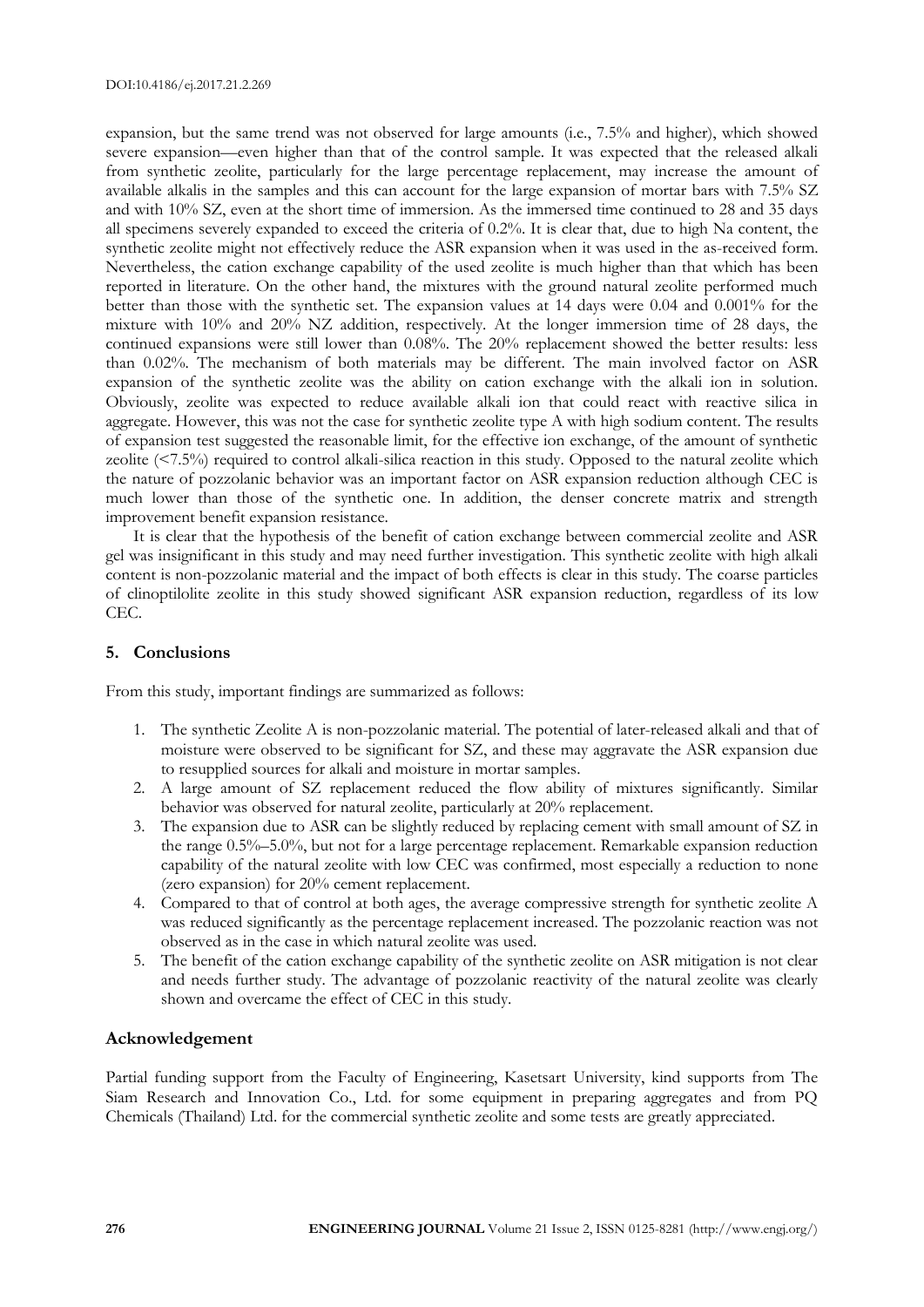#### **References**

- [1] T. E. Stanton, "The expansion of concrete through reaction between cement and aggregate," *American Society of Civil Engineering*, vol. 66, pp. 1781-1811, 1940.
- [2] S. Sujjavanich, K. Won-in, W. Wongkamjan, and P. Dararutana, "The application of fluoresced gel for the first alkali silica reaction evidence in Thailand," *Advanced Materials Research*, vol. 368-373, pp. 613-616, 2012.
- [3] P. Crucq, "Development of a method to measure the mechanical behavior of ASR gel," Microlab Civil Engineering and Geosciences, Delft University of Technology, Netherland, Rep. 9165641, 2005.
- [4] C. Sangsuwan and S. Sujjavanich, "Effect of moderate calcium oxide fly ash on expansion of mortar bar due to Thai reactive aggregate," *Engineering Journal*, vol. 16, no. 3, pp. 101-107, 2012.
- [5] S. Sujjavanich, C. Sangsuwan, K. Won-in, R. Guntapong, and B. Kubtitunhi, "Efficiency of lignite fly ash on expansion control of alkali aggregate reaction," in *5th Asian Concrete Federation International Conference*, Pattaya, Thailand, 2012.
- [6] C. S. Poon, L. Lam, S. C. Kou, and Z. S. Lin, "A study on hydration rate of natural zeolite blended cement pastes," *Construction and Building Materials Journal*, vol. 13, no. 8, pp. 427-432, 1999.
- [7] M. Najimia, J. Sobhani, B. Ahmadi, and M. Shekarchi, "An experimental study on durability properties of concrete containing zeolite as a highly reactive natural pozzolan," *Construction and Building Materials*, vol. 35, pp. 1023-1033, 2012.
- [8] R. Snellings, G. Mertens, Ö. Cizerb, and J. Elsen., "Early age hydration and pozzolanic reaction in natural zeolite blended cements: Reaction kinetics and products by in situ synchrotron X-ray powder diffraction, " *Cement and Concrete Research*, vol. 40, no. 12, pp. 1704–1713, 2010.
- [9] R. Snellings, G. Mertens, and J. Elsen, "Calorimetric evolution of the early pozzolanic reaction of natural zeolites," *Journal of Thermal Analysis and Calorimetry*, vol. 101, no. 1, pp. 97-105, 2010.
- [10] X. X. Feng, N. Feng, and D. Han, "Effect of the composite of natural zeolite and fly ash on alkalisilica reaction," *Journal of Wuhan University of Technology Mater. Sci. Ed*, vol. 18, no. 4, pp. 93-96, 2003.
- [11] R. Takata, S. Sato, T. Nonaka, H. Ogata, and K. Hattori, "Investigation on alkali-silica reaction utilizing waste glass in concrete and suppression effect by natural zeolite," in *29th Conference on Our World in Concrete and Structure*, Singapore, 2004, pp. 523-528.
- [12] D. Jana, "A new look to an pozzolan: Clinoptilolite in concrete," in *29th International Conference on Cement Microscopy*, Quebec City, Canada, 2007, pp. 168-206.
- [13] B. Ahmadi and M. Shekarchi, "Use of natural zeolite as a supplementary cementitious material," *Cement and Concrete Composite*, vol. 32, no. 2, pp. 134-141, 2010.
- [14] T. Perraki and E. Kontori, S. Tsivilis, and G. Kalali, "The effect of zeolite on the properties and hydration of blend," *Cement and Concrete Composite*, vol. 32, no. 2, pp. 128-133, 2010.
- [15] N. Feng and T. Hao, "Mechanism of natural zeolite power in preventing alkali silica reaction in concrete," *Advanced in Cement Research*, vol. 10, no. 3, pp. 101-108, 1989.
- [16] American Society for Testing and Materials, *Standard Test Method for Bulk Density ("Unit Weight") and Voids in Aggregate Concrete and Concrete Aggregates*, Vol. Designation: C 29/C 29M - 97, PA, USA: ASTM Committee C-9 on Concrete and Concrete Aggregates, 1997.
- [17] D. Kallo, "Applications of natural zeolites in water and wastewater treatment," in *Natural Zeolites: Occurrence, Properties, Applications*, D. L. Bish, Ed., 2001, pp. 519-550.
- [18] D. R. Kantro, "Influence of water reducing admixtures on properties of cement paste a miniature slump test," *Cement, Concrete and Aggregate*, vol. 2, no. 2, pp. 95-102, 1980.
- [19] J. Zhor and T. W. Bremmer, "Advances in evaluation of lignosulphonates and concrete admixtures," *ACI*, vol. 179, pp. 1011-1042, 1998.
- [20] American Society for Testing and Materials, *Standard Test Methods for Sampling and Testing Fly Ash or Natural Pozzolans for Use in Portland-Cement Concrete*, Annual Book of ASTM Standards, vol. 04.02 Concrete and Aggregates Vol. Designation: C 311 - 04. PA, United States: ASTM International, 2004
- [21] American Society for Testing and Materials, *Standard Test Method for Potential Alkali Reactivity of Aggregates (Mortar-Bar Method)*, ASTM C 1260, PA, United States, 2003.
- [22] S. Sujjavanich, K. Won-in, and C. Chaisuwan, "Final report: The problem of source mass and deterioration of the structure of alkaline silica in Thailand," Faulty of Engineering, Kasetsart University, Bangkok, 2013.
- [23] T. Supachai, "Properties and effects of reinforced steel on expansion of ASR affected concrete," M. Eng. thesis, Dept. of Civil Engineering, Kasetsart University, Bangkok, Thailand, 2013.